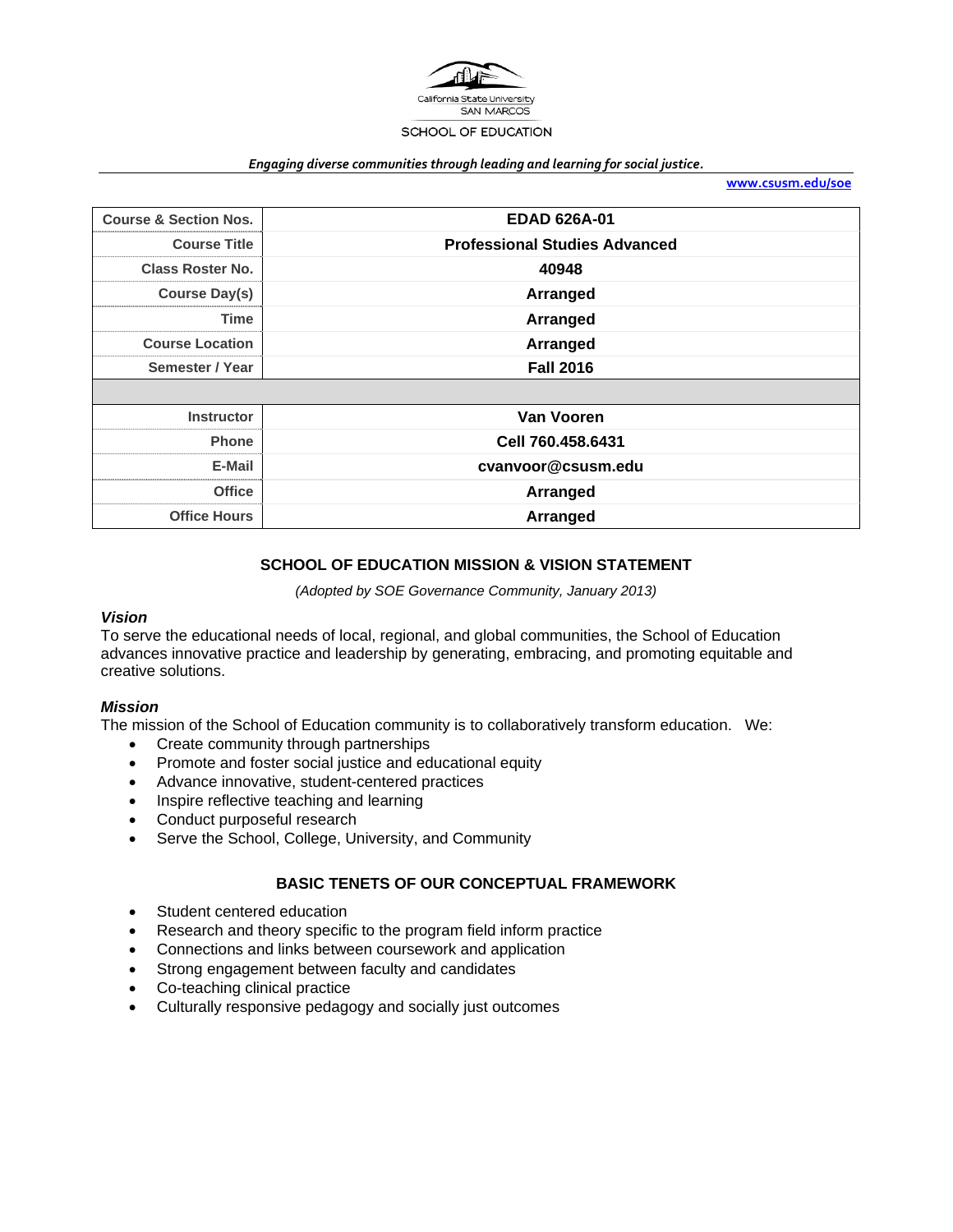## **COURSE DESCRIPTION**

This course provides students with basic on-site experiences appropriate to an entry-level administrator. Students will work closely with an on-site administrator and university faculty in the development and implementation of a plan for field experiences including basic preliminary administrative functions. Students will develop a paper, project, or other product, collaboratively agreed upon with the supervisory team, which integrates learning from the fieldwork and which will be used by the cooperating site. *Graded Credit/ No Credit* 

#### **Course Prerequisites**

Enrollment in EDAD 610 and EDAD 612

#### **Course Objectives**

Students will design and complete leadership field work aligned with the Preliminary Administrative Services Credential Standards and the California Administrative Performance Expectations in the current semester classes. Students will engage in leadership roles that demonstrate their knowledge and skills in working with students and adults in a school setting.

#### **Unique Course Requirements**

Students will engage in a minimum of 15 hours (equivalent of 1 unit) in planning and implementing the leadership field study.

## **REQUIRED TEXTS, MATERIALS AND/OR ACCOUNTS**

### **Required Texts**

None

## **Cougar Courses**

Online container for course materials and resources.

## **COURSE LEARNING OUTCOMES**

Upon successful completion of this course, students will be able to reflect on the California Administrative Performance Standards and their learning growth as aligned with the EDAD 610 and EDAD 612 courses based on reading, discussions, assignments, and field experience at a school site.

## **Expected Dispositions for the Education Profession**

Assessing a candidate's dispositions within a professional preparation program is recognition that teaching and working with learners of all ages requires not only specific content knowledge and pedagogical skills, but positive attitudes about multiple dimensions of the profession. The School of Education has identified six dispositions – social justice and equity, collaboration, critical thinking, professional ethics, reflective teaching and learning, and life-long learning—and developed an assessment rubric. The Master's in Educational Administration has two additional dispositions: visionary and ready to lead. For each dispositional element, there are three levels of performance - *unacceptable*, *initial target*, and *advanced target*. The description and rubric for the three levels of performance offer measurable behaviors and examples.

The assessment is designed to provide candidates with ongoing feedback for their growth in professional dispositions and includes a self-assessment by the candidate. The dispositions and rubric are presented, explained and assessed in one or more designated courses in each program. In Ed Admin the courses where dispositions are assessed are EDAD 610, EDAD 618A, and EDAD 620. Based upon assessment feedback candidates will compose a reflection that becomes part of the candidate's Teaching Performance Expectation portfolio. Candidates are expected to meet the level of *initial target* during the program.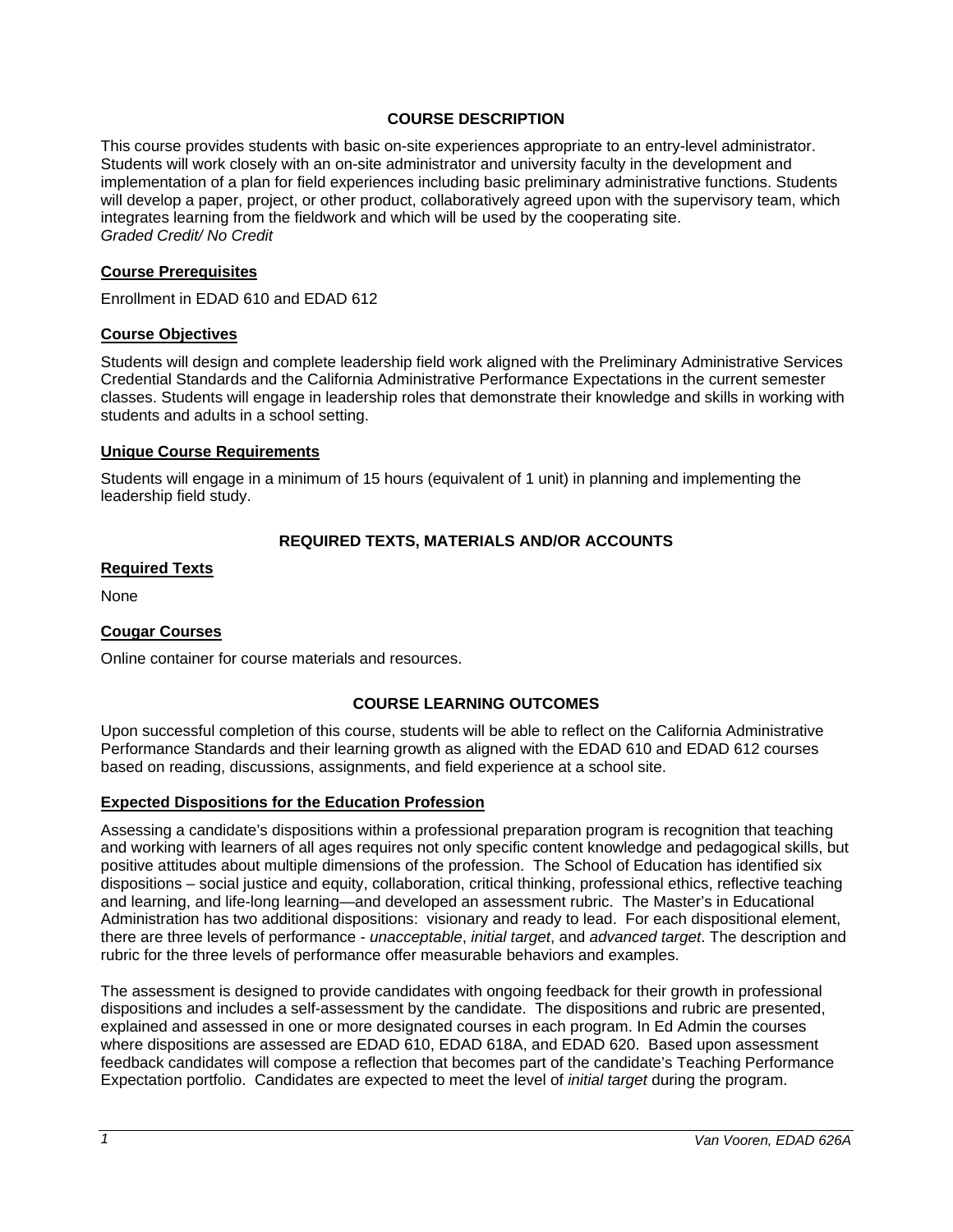# **PROGRAM STUDENT LEARNING OUTCOMES (PSLOS)**

The Master of Arts in Education Program assesses four (4) Program Student Learning Outcomes (PSLO). **PSLO 1: Professional Dispositions** (EDAD 610, EDAD 618A, & EDAD 620)

**PSLO 2: Leadership Skills** (Professional Portfolio)

**PSLO 3: Analyze Research** (EDUC 622)

**PSLO 4: Integrate Research** (EDUC 698)

The course objectives, assignments, and assessments are also aligned with the CCTC standards for a California Preliminary Administrative Services Credential. This course is designed to help teachers seek skills, knowledge, and attitudes necessary to assist schools and district in implementing effective programs for all students. The successful candidate will be able to merge theory and practice in order to realize a comprehensive and extensive educational program for all students. Candidates will be required to formally match alignment with the following Preliminary Administrative Services Credential standards in this course:

### *Category III: Field Experiences in the Program*

### **Program Standard 12: Nature of Field Experiences**

In the administrative services preparation program, candidates participate in practical field experiences that are designed to facilitate the application of theoretical concepts in authentic settings. Each candidate is introduced to the major duties and responsibilities authorized by the administrative services credential as articulated in the *Performance Expectations*. Field experiences include a variety of diverse and realistic settings both in the day-to-day functions of administrators and in long-term policy design and implementation.

### **Program Standard 13: Guidance, Assistance and Feedback**

The administrative services preparation program sponsor has an effective system by which the candidate's performance is guided, assisted, and evaluated in each field experience. In this system, at least one field/clinical supervisor and at least one program supervisor provide complete, accurate, and timely feedback to the candidate, including constructive suggestions for improvement.

Other standards may also apply to this semester's field experiences as are aligned with Courses EDAD 618A and EDAD 618B.

|                 | Week 1 | Week 2 | Weeks 3-13 | Week 14 | Week 15 |
|-----------------|--------|--------|------------|---------|---------|
| Talk to         |        |        |            |         |         |
| principal about |        |        |            |         |         |
| a topic         |        |        |            |         |         |
| proposal        | X      |        |            |         |         |
| Post Form 1 in  |        |        |            |         |         |
| Cougar          |        |        |            |         |         |
| Courses         |        | X      |            |         |         |
| Conduct field   |        |        |            |         |         |
| study           |        |        | X          |         |         |
| Collect         |        |        |            |         |         |
| evidence of     |        |        |            |         |         |
| field study     |        |        | X          |         |         |
| Write final     |        |        |            |         |         |
| report          |        |        |            | Χ       |         |
| Submit Form 2   |        |        |            |         |         |
| with signatures |        |        |            |         | X       |

## **SCHEDULE/COURSE OUTLINE**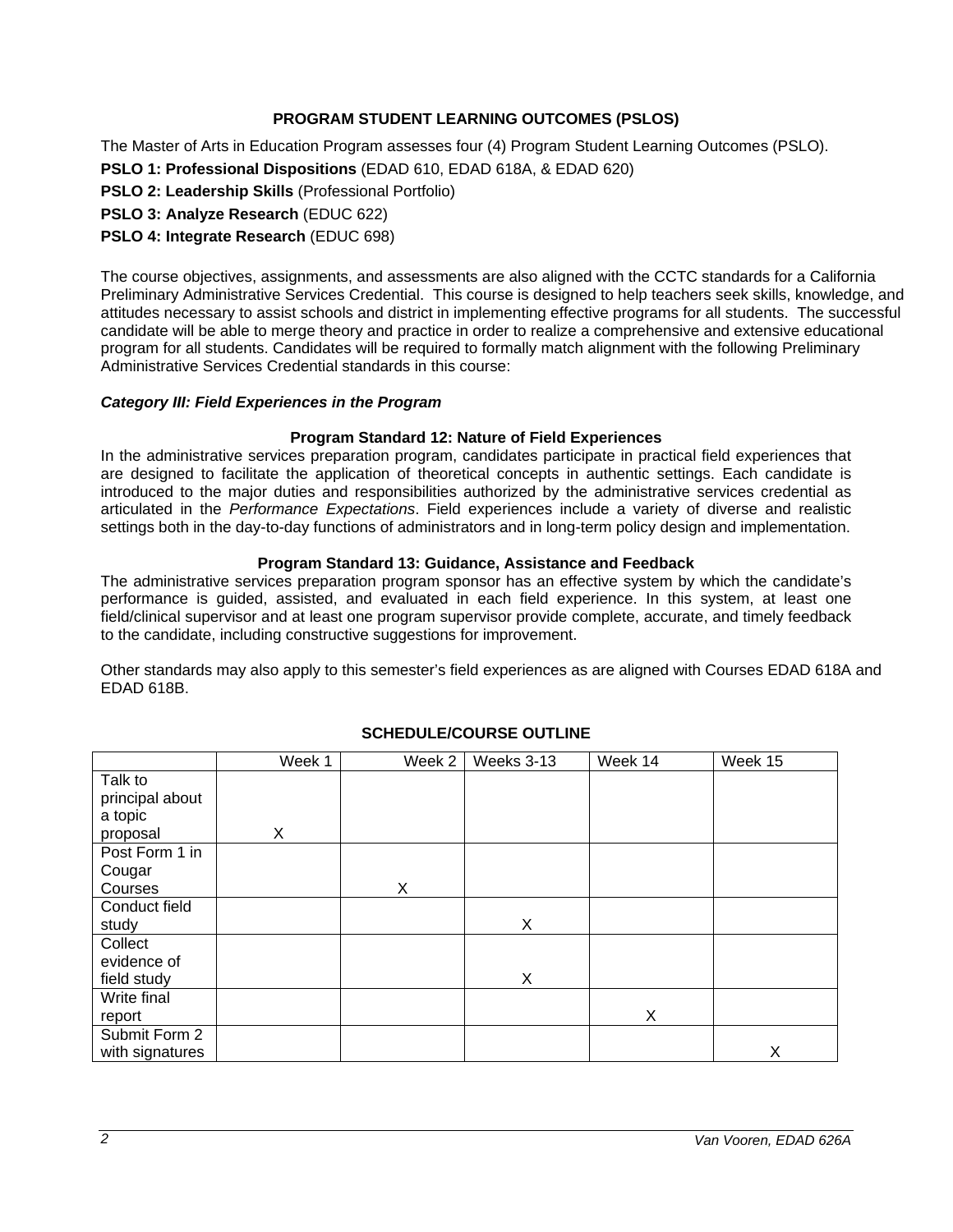## **COURSE REQUIREMENTS AND GRADED COURSE COMPONENTS**

# **Course Assignments**

The candidate will submit Form 1, the field study proposal, by week 2 of the 15 week course. The candidate will submit Form 2, the field study report and reflection, by week15 of the 15 week course.

## **Grading Standards**

The course is graded as a Credit/No credit.

## **Final Exam Statement**

There is no final exam in this course.

## **School of Education Attendance Policy**

Due to the dynamic and interactive nature of courses in the School of Education, all candidates are expected to attend all classes and participate actively. At a minimum, candidates must attend more than 80% of class time, or s/he may not receive a passing grade for the course at the discretion of the instructor. Individual instructors may adopt more stringent attendance requirements. Should the candidate have extenuating circumstances, s/he should contact the instructor as soon as possible. *(Adopted by the COE Governance Community, December, 1997).*

# **GENERAL CONSIDERATIONS**

## **CSUSM Academic Honesty Policy**

Students will be expected to adhere to standards of academic honesty and integrity, as outlined in the Student Academic Honesty Policy. All assignments must be original work, clear and error-free. All ideas/material that are borrowed from other sources must have appropriate references to the original sources. Any quoted material should give credit to the source and be punctuated accordingly.

Academic Honesty and Integrity: Students are responsible for honest completion and representation of their work. Your course catalog details the ethical standards and penalties for infractions. There will be zero tolerance for infractions. If you believe there has been an infraction by someone in the class, please bring it to the instructor's attention. The instructor reserves the right to discipline any student for academic dishonesty, in accordance with the general rules and regulations of the university. Disciplinary action may include the lowering of grades and/or the assignment of a failing grade for an exam, assignment, or the class as a whole.

Incidents of Academic Dishonesty will be reported to the Dean of Students. Sanctions at the University level may include suspension or expulsion from the University.

Refer to the full Academic Honesty Policy at: http://www.csusm.edu/policies/active/documents/Academic\_Honesty\_Policy.html

## **Plagiarism**

As an educator, it is expected that each candidate (course participant) will do his/her own work, and contribute equally to group projects and processes. Plagiarism or cheating is unacceptable under any circumstances. If you are in doubt about whether your work is paraphrased or plagiarized see the Plagiarism Prevention for Students website http://library.csusm.edu/plagiarism/index.html. If there are questions about academic honesty, please consult the University catalog.